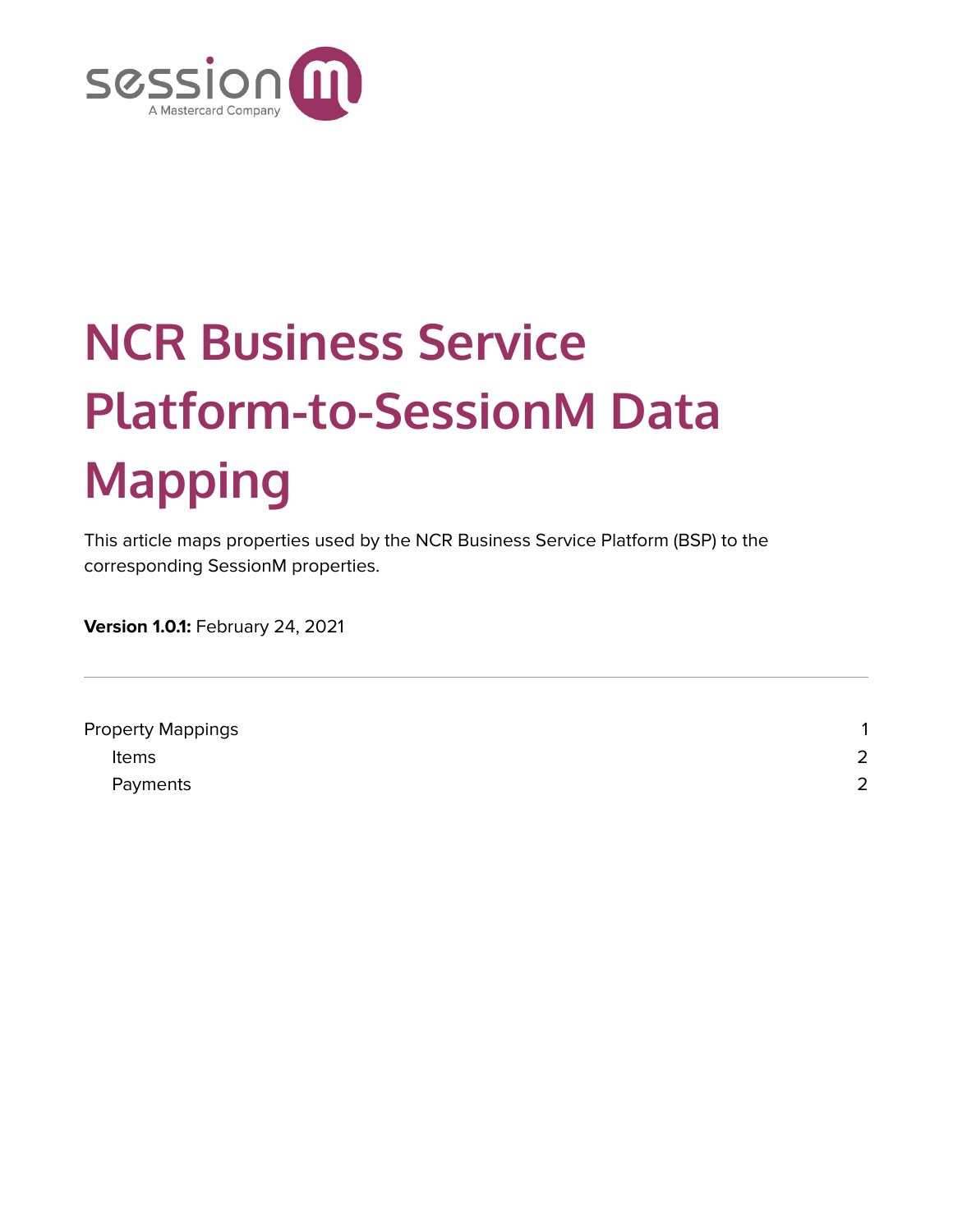## <span id="page-1-0"></span>Property Mappings

The table below shows the mapping from NCR BSP properties to corresponding SessionM properties.

| <b>NCR BSP Property</b>                                  | <b>SessionM Property</b> | <b>Notes</b>                                                                                                                                                                                                                                                                                  |
|----------------------------------------------------------|--------------------------|-----------------------------------------------------------------------------------------------------------------------------------------------------------------------------------------------------------------------------------------------------------------------------------------------|
| OrderBeginDateTime                                       | orderBeginDateTime       | Timestamp created by the Aloha server at point-of-sale.                                                                                                                                                                                                                                       |
| RetailerID                                               | RetailerID               | SessionM internal representation of the client.                                                                                                                                                                                                                                               |
| StoreID                                                  | StoreID                  | SessionM internal ID that resides in the same table as<br>POSStoreKey and NCRStoreID. POSStoreKey is<br>generally a value set by the customer and can hold<br>their store numbers and so on. Can easily be included<br>in SessionM reporting. NCRStoreID holds the NCR<br>Enterprise Unit ID. |
| OrderID                                                  | TransactionId            | ID created by NCR Cloud.                                                                                                                                                                                                                                                                      |
| Concatenation of<br>CheckID and<br><b>DateOfBusiness</b> | Channel                  | Maps to customer transaction details. This additional<br>data has been concatenated and stored within<br>SessionM's "Channel" property to help clients tie<br>transactions back to NCR transaction data.                                                                                      |
|                                                          | <b>TableID</b>           | Since no data is supplied by NCR, SessionM sets this<br>value to "default".                                                                                                                                                                                                                   |
|                                                          | PosEmployeeID            | Since no data is supplied by NCR, SessionM sets this<br>value to "OMNICHANNEL".                                                                                                                                                                                                               |
|                                                          | <b>IsVoided</b>          | This value is set to "false" by SessionM for a<br>completed transaction; set to "true" for a voided<br>transaction.                                                                                                                                                                           |
| LoyaltyBarcode                                           | GuestReceiptCode         | Field used for clients who want to use receipt scanning<br>for post-transaction loyalty attribution.                                                                                                                                                                                          |
| Tax-excluded order<br>totals                             | Subtotal                 | SessionM sums subtotal of individual items, omitting<br>tax.                                                                                                                                                                                                                                  |
| Tax-included order<br>totals                             | <b>TaxTotal</b>          | SessionM sums total of individual items, including tax.                                                                                                                                                                                                                                       |
| Items                                                    | Items                    | List of items objects (see table below).                                                                                                                                                                                                                                                      |
| <b>Tenders</b>                                           | Payments                 | List of tender/payment objects (see table below).                                                                                                                                                                                                                                             |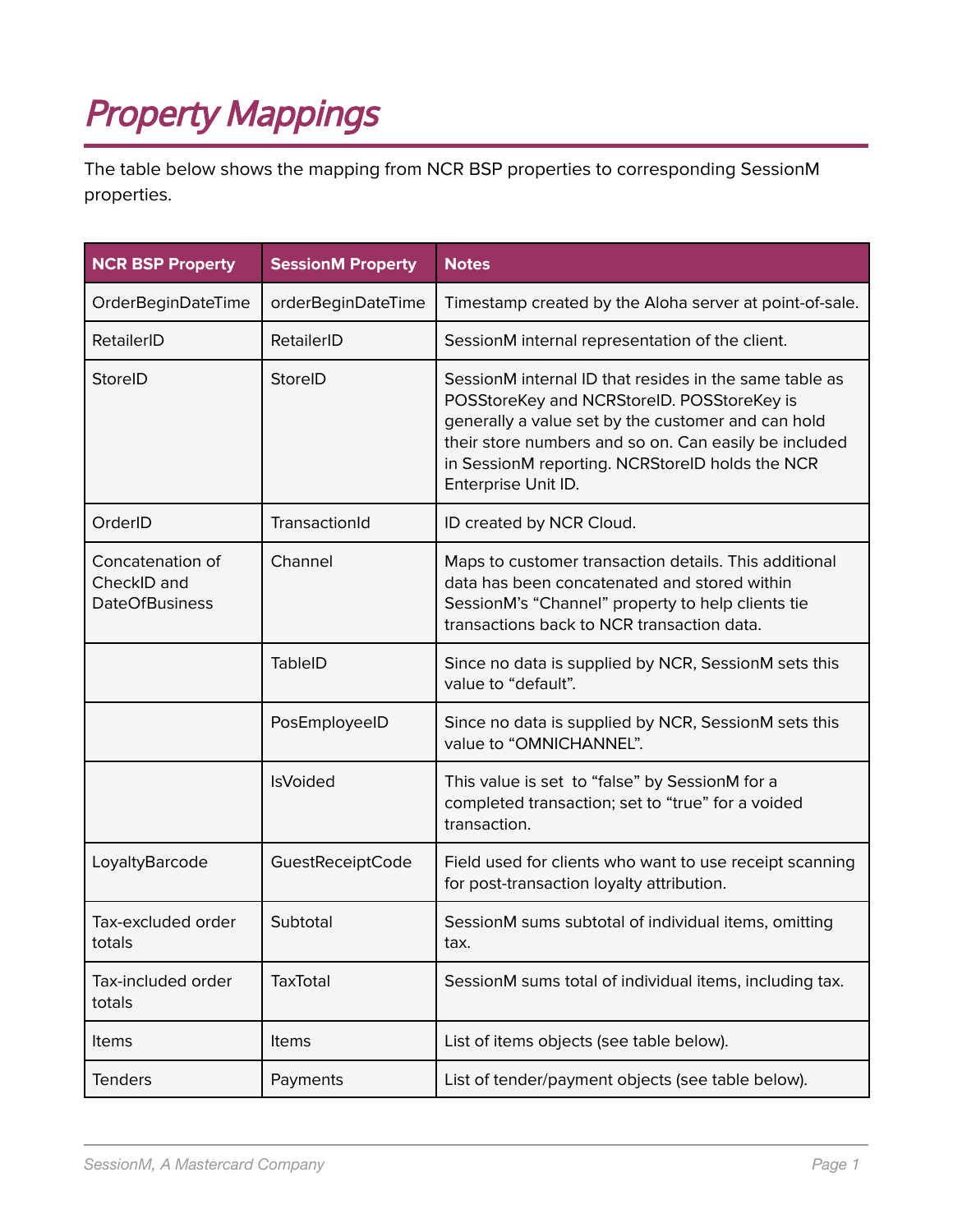## Items

The table below shows the NCR BSP-to-SessionM mapping for items.

| <b>NCR BSP Property</b>    | <b>SessionM Property</b> | <b>Notes</b>                                                                                                                                                    |
|----------------------------|--------------------------|-----------------------------------------------------------------------------------------------------------------------------------------------------------------|
| <b>ItemCode</b>            | <b>ItemID</b>            |                                                                                                                                                                 |
| Quantity.Units             | Quantity                 |                                                                                                                                                                 |
| SequencelD                 | LineID                   |                                                                                                                                                                 |
| <b>UnitPrice</b>           | <b>UnitPrice</b>         | Base unit price (original).                                                                                                                                     |
| UnitPrice * Quantity.Units | Subtotal                 |                                                                                                                                                                 |
|                            | <b>TaxIncluded</b>       | Since NCR does provide this data, SessionM sets<br>this value to "0".                                                                                           |
| ParentSequenceID           | ModifiesLineID           | Indicates an item that modifies another item. If a<br>value has been set, SessionM uses that value. If a<br>value is not set, SessionM sets this value to NULL. |

## <span id="page-2-0"></span>Payments

The table below shows the NCR BSP-to-SessionM mapping for payments.

| <b>NCR BSP Property</b>   | <b>SessionM</b><br><b>Property</b> | <b>Notes</b>                                                                                                                                                                                                   |
|---------------------------|------------------------------------|----------------------------------------------------------------------------------------------------------------------------------------------------------------------------------------------------------------|
| SequencelD                | PaymentID                          |                                                                                                                                                                                                                |
| Amount                    | Amount                             |                                                                                                                                                                                                                |
| TenderType                | Type                               |                                                                                                                                                                                                                |
|                           | PaymentTime                        | Since NCR does not provide a separate timestamp<br>for payment, SessionM generates a timestamp<br>when a payment is received.                                                                                  |
| LoyaltyBarcode            | ReceiptCode                        |                                                                                                                                                                                                                |
| consumeridandtype.Keys    | UserID                             | NCR supplies a dictionary that contains the user ID<br>and type. NCR uses a dictionary so that (in the<br>future) multiple users can be processed. Aloha,<br>however, can currently only process a single user |
| consumeridandtype. Values | <b>UserIDType</b>                  |                                                                                                                                                                                                                |